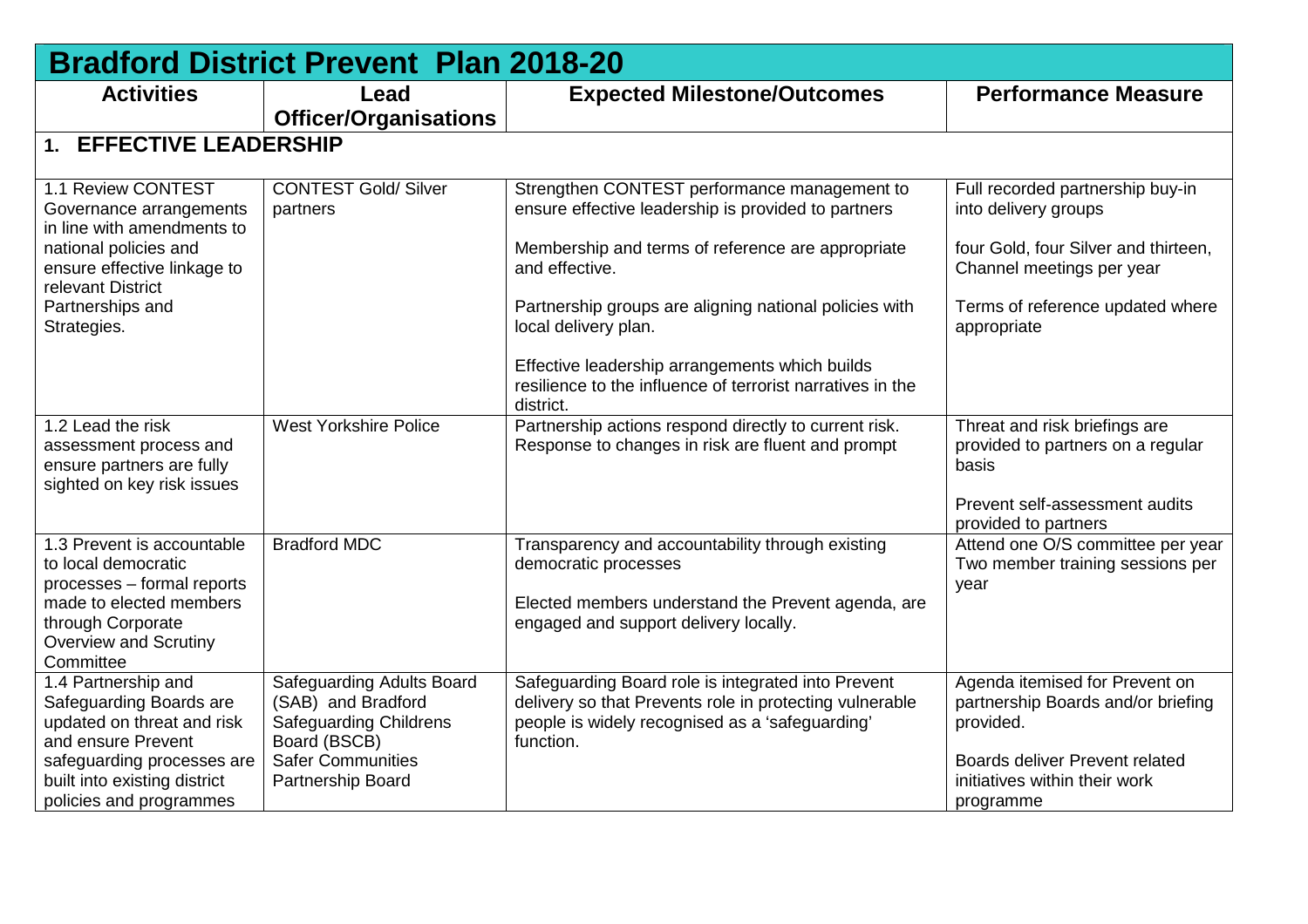| 1.5 Review of Channel<br>processes to ensure<br>systems are fluent and<br>support is appropriate and                                                            | <b>Bradford MDC</b> | Further improvements to the Channel process and<br>development of support that meets the needs of<br>individuals                                                                                                                                 | Peer Review of Channel process<br>undertaken in 2018.<br>An action plan is in place to                                                                                    |
|-----------------------------------------------------------------------------------------------------------------------------------------------------------------|---------------------|--------------------------------------------------------------------------------------------------------------------------------------------------------------------------------------------------------------------------------------------------|---------------------------------------------------------------------------------------------------------------------------------------------------------------------------|
| effective                                                                                                                                                       |                     |                                                                                                                                                                                                                                                  | respond to any recommendations<br>made and agreed at Contest Silver                                                                                                       |
| 1.6 Education Leaders<br>across Early Years,<br>Schools, Further and<br>Higher education are<br>supported to deliver<br>appropriate anti-extremism<br>education | <b>Bradford MDC</b> | Young people recognise divisive extreme narratives<br>and have the knowledge and skills to build resilience<br>against hate based groups and individuals.<br>Teaching and support staff recognise risks and<br>understand reporting arrangements | <b>Dedicated Prevent Education</b><br>Officer to support safeguarding<br>arrangements and education<br>programmes<br>20 Schools complete Prevent self<br>assessment audit |
|                                                                                                                                                                 |                     |                                                                                                                                                                                                                                                  | Attend Head Teacher Partnership<br>groups.                                                                                                                                |

| <b>Bradford District Prevent Plan</b>                                                                                 |                                                      |                                                                                                                                                                                         |                                                                                                                                                                 |  |
|-----------------------------------------------------------------------------------------------------------------------|------------------------------------------------------|-----------------------------------------------------------------------------------------------------------------------------------------------------------------------------------------|-----------------------------------------------------------------------------------------------------------------------------------------------------------------|--|
| <b>Activities</b>                                                                                                     | Lead<br><b>Officer/Organisations</b>                 | <b>Expected Outcomes</b>                                                                                                                                                                | <b>Performance Measure</b>                                                                                                                                      |  |
| 2. SAFEGUARDING                                                                                                       |                                                      |                                                                                                                                                                                         |                                                                                                                                                                 |  |
| 2.1 Clear reporting/<br>responsibility arrangements to<br>Adult and Children's<br><b>Safeguarding Boards</b>          | <b>Bradford MDC/ West</b><br><b>Yorkshire Police</b> | Safeguarding boards are clear as to their role and<br>responsibilities in Prevent delivery.<br>Safeguarding Boards are integrating Prevent into<br>their core functions and programmes. | <b>Identified in West Yorkshire</b><br><b>Safeguarding Procedures</b><br>Two Prevent training sessions<br>delivered as part of 'Safeguarding<br>week' programme |  |
| 2.2 Current generic<br>Safeguarding packages include<br>recognising radicalisation and<br>hate narratives as standard | <b>Bradford MDC</b>                                  | Wider recognition of safeguarding role and where<br>this sits alongside other safeguarding risks                                                                                        | Generic safeguarding packages<br>delivered to 500 per year                                                                                                      |  |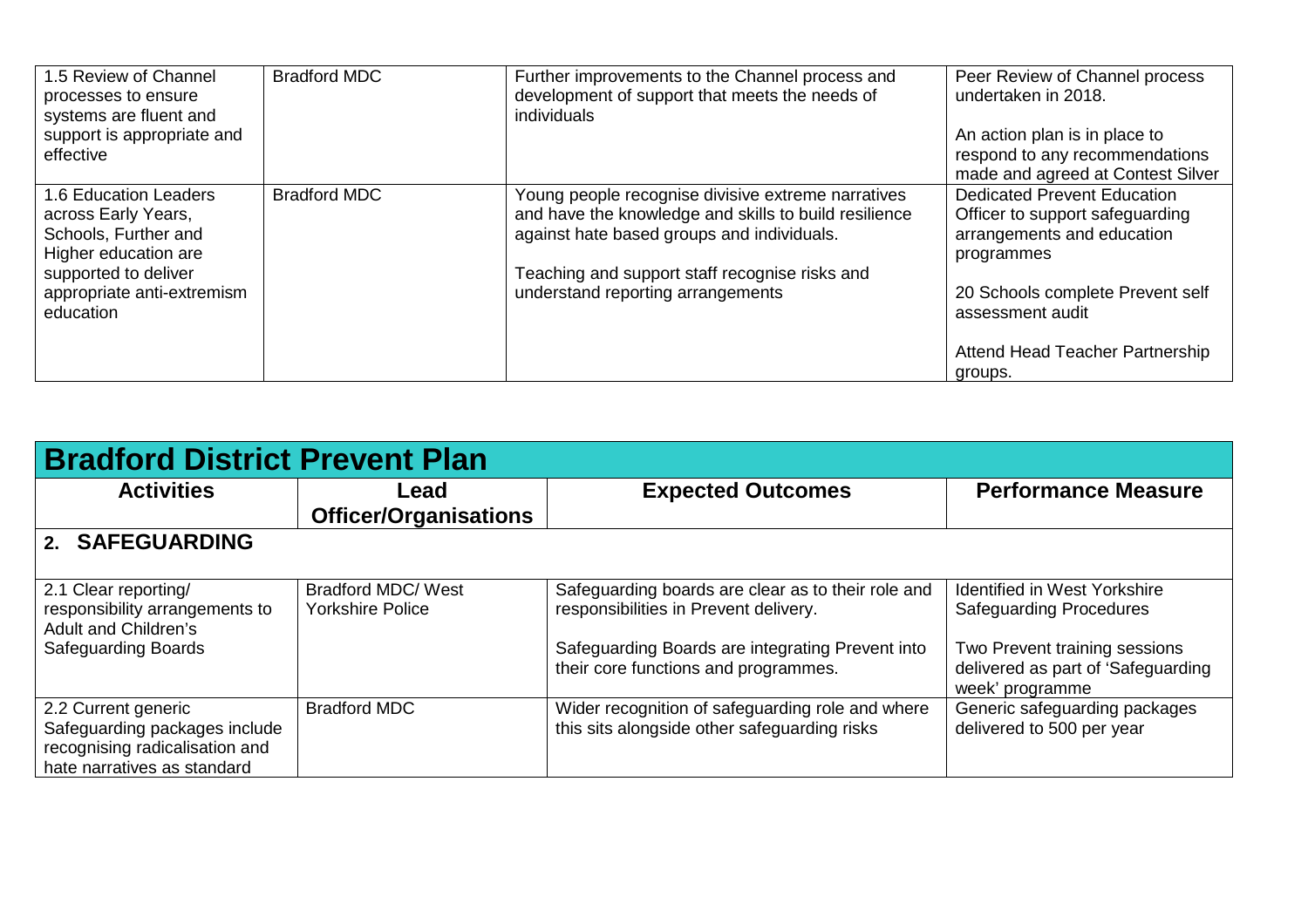| 2.3 Trigger plans are in place to<br>manage the range of<br>circumstances in which any<br>returnees from a conflict zone<br>may arrive in the District so that<br>children can be safeguarded. | <b>Bradford MDC/West Yorkshire</b><br>Police  | Forward planning mitigates risk and ensures<br>children are catered for in the most sensitive and<br>effective way.<br>The risk of extremism and radicalisation locally<br>from returnees is understood, reduced and<br>support plans are in place | Action plan and procedure in place.<br>Updated as required                                                                                   |
|------------------------------------------------------------------------------------------------------------------------------------------------------------------------------------------------|-----------------------------------------------|----------------------------------------------------------------------------------------------------------------------------------------------------------------------------------------------------------------------------------------------------|----------------------------------------------------------------------------------------------------------------------------------------------|
| 2.4 Support the delivery of<br>Channel support scheme and<br>deliver a review which includes<br>the experiences of those who<br>have received support through<br>Channel.                      | Bradford MDC/ West<br><b>Yorkshire Police</b> | Further improvements to the Channel process and<br>development of support that meets the needs of<br>individuals                                                                                                                                   | 13 Channel safeguarding panels<br>per year<br><b>Review of Channel/Prevent</b><br>safeguarding processes.                                    |
| 2.5 Referrals to Channel are<br>appropriate and proportional<br>and submitted across a range of<br>sectors                                                                                     | <b>Bradford MDC</b>                           | Greater confidence in the Channel process.<br>Risk is managed effectively and referrals are<br>signposted correctly                                                                                                                                | Increased number of referrals are<br>heard at Channel Safeguarding<br>Panel.<br>Tracking of referrals show<br>representation across sectors. |
| 2.6 Increased support to mental<br>health sector to recognise and<br>respond to issue of<br>radicalisation and hate<br>narratives                                                              | <b>Bradford MDC</b>                           | Greater understanding and support for those with<br>mental health issues who become vulnerable to<br>an extremist hate narrative<br>A Mental Health practitioner attends Channel<br>Panel meetings                                                 | 5 training packages delivered to<br>100 mental health specialists<br>Third sector providers engaged.                                         |

| <b>Bradford District Prevent Plan</b> |                                   |                                     |                                            |  |  |
|---------------------------------------|-----------------------------------|-------------------------------------|--------------------------------------------|--|--|
| <b>Activities</b>                     | <b>Lead Officer/Organisations</b> | <b>Expected Outcomes</b>            | <b>Performance Measure</b>                 |  |  |
| 3. ENGAGEMENT/RAISING AWARENESS       |                                   |                                     |                                            |  |  |
| 3.1 BMDC Prevent Team to be a         | <b>Bradford MDC</b>               | Support is available and accessible | 'Prevent Champion' network set-up across   |  |  |
| point of contact for support and      |                                   | to all                              | sectors                                    |  |  |
| advice to all sectors and             |                                   |                                     | On-line support                            |  |  |
| agencies to deliver to district       |                                   |                                     | Circulation of relevant guidance documents |  |  |
| Prevent objectives and meet           |                                   |                                     | Newsletter to Schools                      |  |  |
| requirements of the Prevent Duty      |                                   |                                     |                                            |  |  |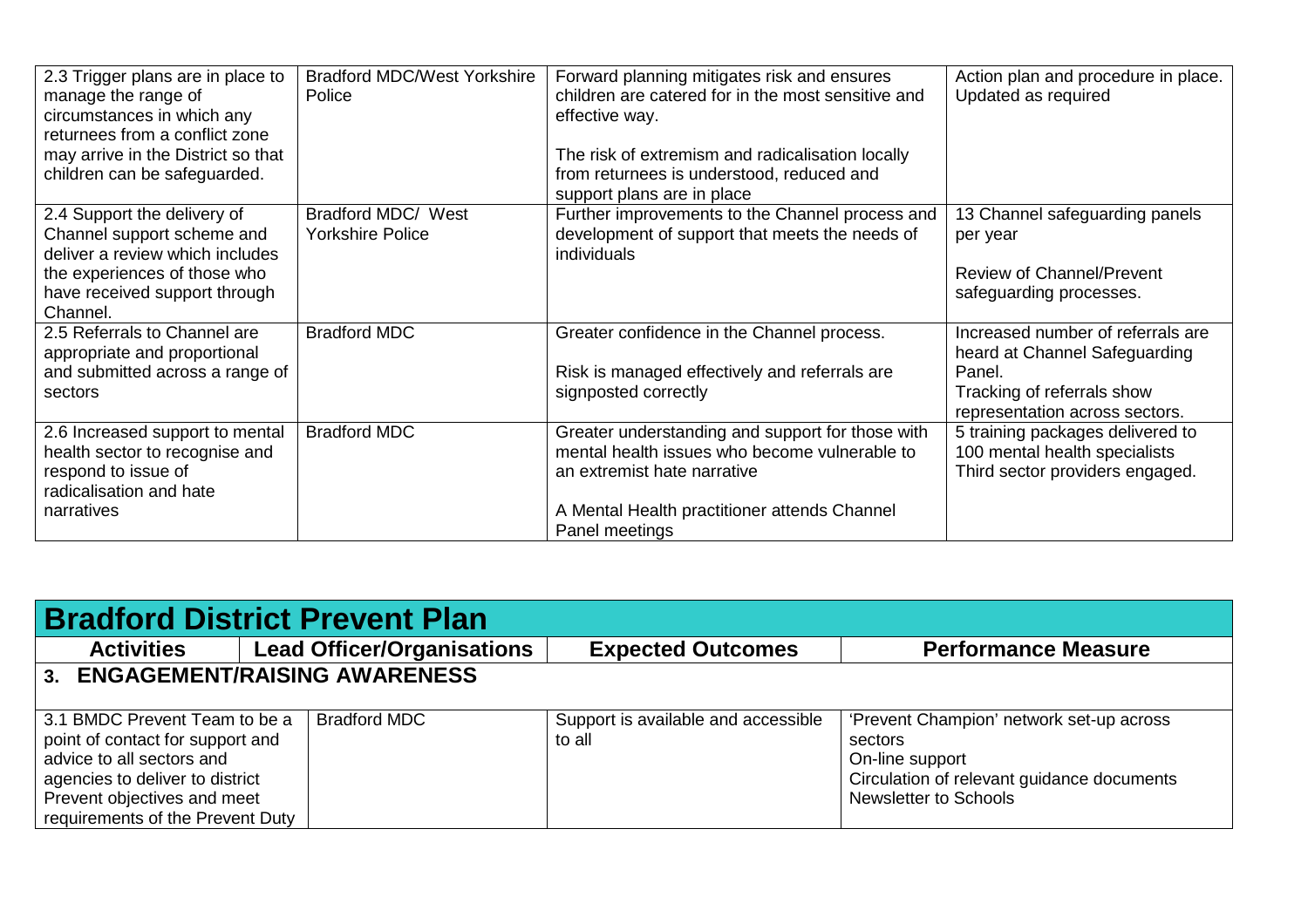| 3.2 Build engagement, consult<br>and raise awareness with<br>communities on Prevent project<br>delivery. Support and nurture<br>community based solutions              | <b>Bradford MDC</b>                                  | Empowered communities identifying<br>appropriate solutions that will be<br>effective at ground level                                                                                                                       | 10 talks/presentations to faith, community based<br>and education establishments<br>Community Support project to deliver four<br>community based outreach sessions                                                  |
|------------------------------------------------------------------------------------------------------------------------------------------------------------------------|------------------------------------------------------|----------------------------------------------------------------------------------------------------------------------------------------------------------------------------------------------------------------------------|---------------------------------------------------------------------------------------------------------------------------------------------------------------------------------------------------------------------|
| 3.3 Run a series of 'Prevent<br>Roundtables' for community<br>audiences who wish to find out<br>more and contribute to Prevent<br>delivery                             | <b>Bradford MDC</b>                                  | Trust and confidence is increased in<br>local Prevent delivery                                                                                                                                                             | Four area based community roundtables per year<br>include local elected members                                                                                                                                     |
| 3.4 Develop a 'Community<br>Engagement Strategy' to engage<br>with groups<br>and individuals who<br>wish for dialogue around<br>Prevent and related<br>subjects        | <b>Bradford MDC</b>                                  | Any concerns from communities are<br>taken into account.<br>Communities understand how work<br>to challenge extremist hate<br>narratives is delivered.<br>Prevent is understood better and<br>misconceptions are minimised | Strategy approved by CONTEST structure<br>Strategy includes measures of numbers of<br>people positively engaged in Prevent                                                                                          |
| 3.5 Develop a network of<br>operational Prevent leads across<br>the District and provide a training<br>and support programme                                           | <b>Bradford MDC/ West</b><br><b>Yorkshire Police</b> | More effective information and<br>communication systems - earlier<br>and more effective detection of<br>vulnerability                                                                                                      | Annual event and training for operational<br><b>Prevent leads</b><br>Health, local authority, police, education and<br>probation represented in 'operational<br>leads/champions.<br>Online signposting and guidance |
| 3.6 Engage young people to<br>educate and support challenge of<br>extremist hate narratives                                                                            | <b>Bradford MDC</b>                                  | Young people are more resilient to<br>hate narratives and able to<br>challenge.                                                                                                                                            | 20 projects undertaken in schools<br>Training for 20 Supplementary schools<br>Prevent presentation to BMDC young peoples<br>'Voice and Influence' group                                                             |
| 3.7 Develop and deliver in<br>partnership with the third sector a<br>range of projects that meet local<br>Prevent Objectives (see Annex A<br>for 2018/19 Project list) |                                                      | Risks and vulnerabilities are<br>reduced against identified threat                                                                                                                                                         | 11 independent Prevent projects delivered<br>across sectors and across the District                                                                                                                                 |
| 3.8 Gap analysis on agency<br>Prevent engagement                                                                                                                       | <b>Bradford MDC</b>                                  | Delivery reaches all key areas                                                                                                                                                                                             | Identified in Prevent Engagement Strategy                                                                                                                                                                           |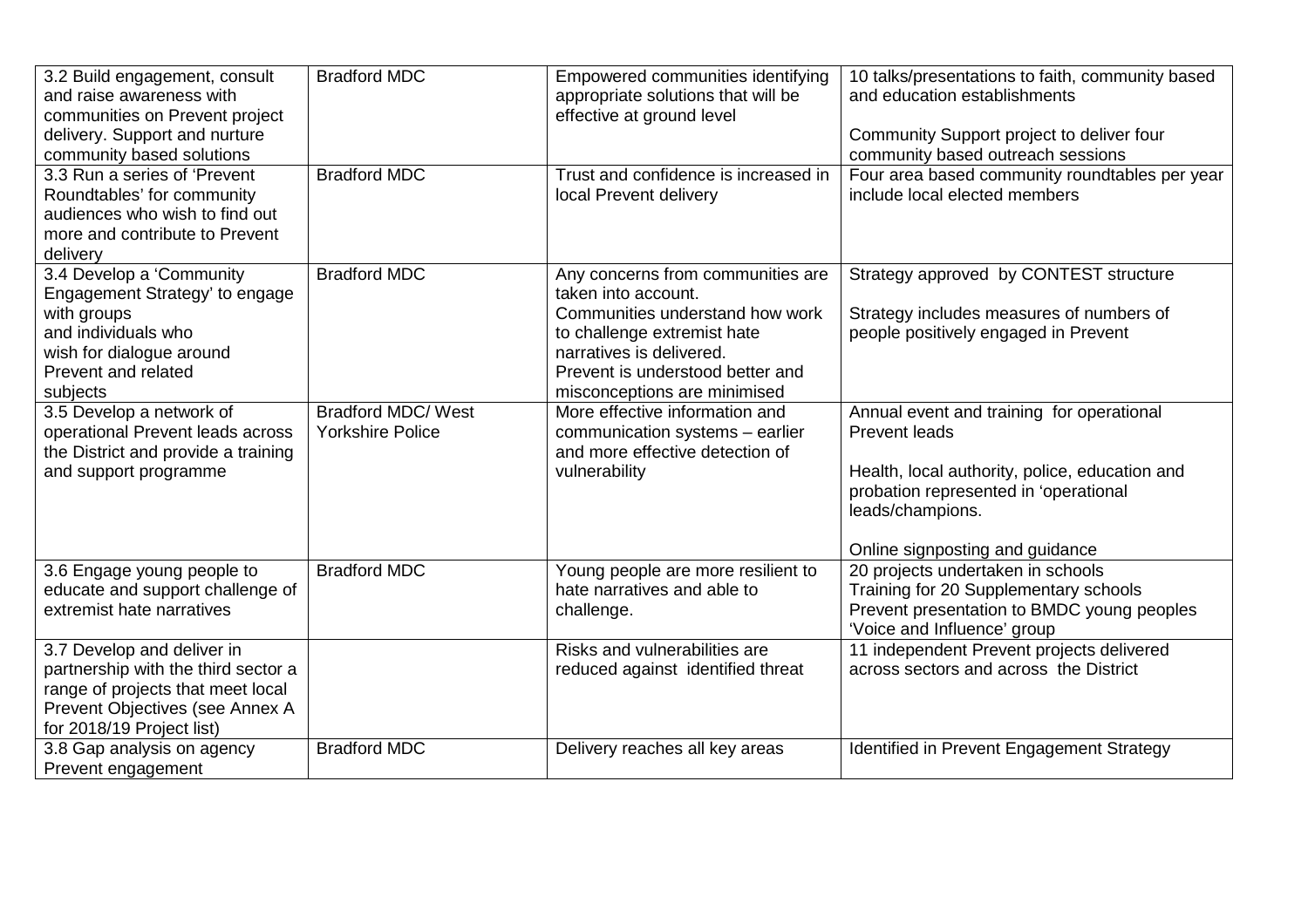| 3.9 Lead promotional<br>work to raise awareness<br>around safe giving to<br>Charity.<br>Support initiatives to<br>promote charitable<br>collecting/ giving in the<br>regulated sector to UK<br>registered charities | <b>Bradford MDC</b>                                 | Communities have increased<br>awareness and confident in key<br>aspects of safe giving.<br>Legal requirements and<br>recommendations are<br>communicated<br>to charities locally.                                             | 1 Campaign per year<br>Guidance on safe giving distributed                                                               |
|---------------------------------------------------------------------------------------------------------------------------------------------------------------------------------------------------------------------|-----------------------------------------------------|-------------------------------------------------------------------------------------------------------------------------------------------------------------------------------------------------------------------------------|--------------------------------------------------------------------------------------------------------------------------|
| 3.10 Review arrangements for<br>use of Council facilities to ensure<br>that venues are not being used to<br>promote hatred or extremist<br>viewpoints                                                               | <b>Bradford MDC</b>                                 | Prevent / Safeguarding leads are<br>assured that proportionate<br>arrangements are in place to<br>prevent the organisations resources<br>from being used to support those<br>who to promote hatred or extremist<br>viewpoints | Review takes place and guidance produced<br>Monitoring arrangements are established and<br>operational                   |
| 3.11 Prepare and distribute<br>guidance to Mosques and Islamic<br>institutions should they be<br>contacted by a far right group                                                                                     | <b>Bradford MDC</b>                                 | Increased confidence from<br>communities that they are being<br>protected from extremists.                                                                                                                                    | Distribute to all District Islamic Institutions and<br><b>Mosques</b>                                                    |
| 3.12 Ensure organisations<br>hosting external speakers are<br>aware of responsibilities to have<br>robust equal opportunities<br>policies which challenge hate<br>speech, racism and homophobia                     | <b>Bradford MDC/West</b><br><b>Yorkshire Police</b> | Bradford District is an increasingly<br>difficult place for extremist speakers<br>to deliver speeches / lectures                                                                                                              | On-line support and guidance issued<br>Organisations are approached if external<br>speakers of concern are using venues. |

| <b>Bradford District Prevent Plan</b>                                                                                              |  |                                   |                                                                                                                                |                                                                                         |  |
|------------------------------------------------------------------------------------------------------------------------------------|--|-----------------------------------|--------------------------------------------------------------------------------------------------------------------------------|-----------------------------------------------------------------------------------------|--|
| <b>Activities</b>                                                                                                                  |  | <b>Lead Officer/Organisations</b> | <b>Expected Outcomes</b>                                                                                                       | <b>Performance Measure</b>                                                              |  |
| <b>4. TRAINING/COMMUNICATIONS</b>                                                                                                  |  |                                   |                                                                                                                                |                                                                                         |  |
| 4.1 Support a network of<br>Prevent trainers across the<br>District to deliver quality and<br>appropriate safeguarding<br>training |  | <b>Bradford MDC</b>               | Appropriate training leads to good<br>delivery of safeguarding and<br>education work to undermine<br>extremist hate narratives | 50 WRAP trainers in network are supported and<br>updated on key issues and developments |  |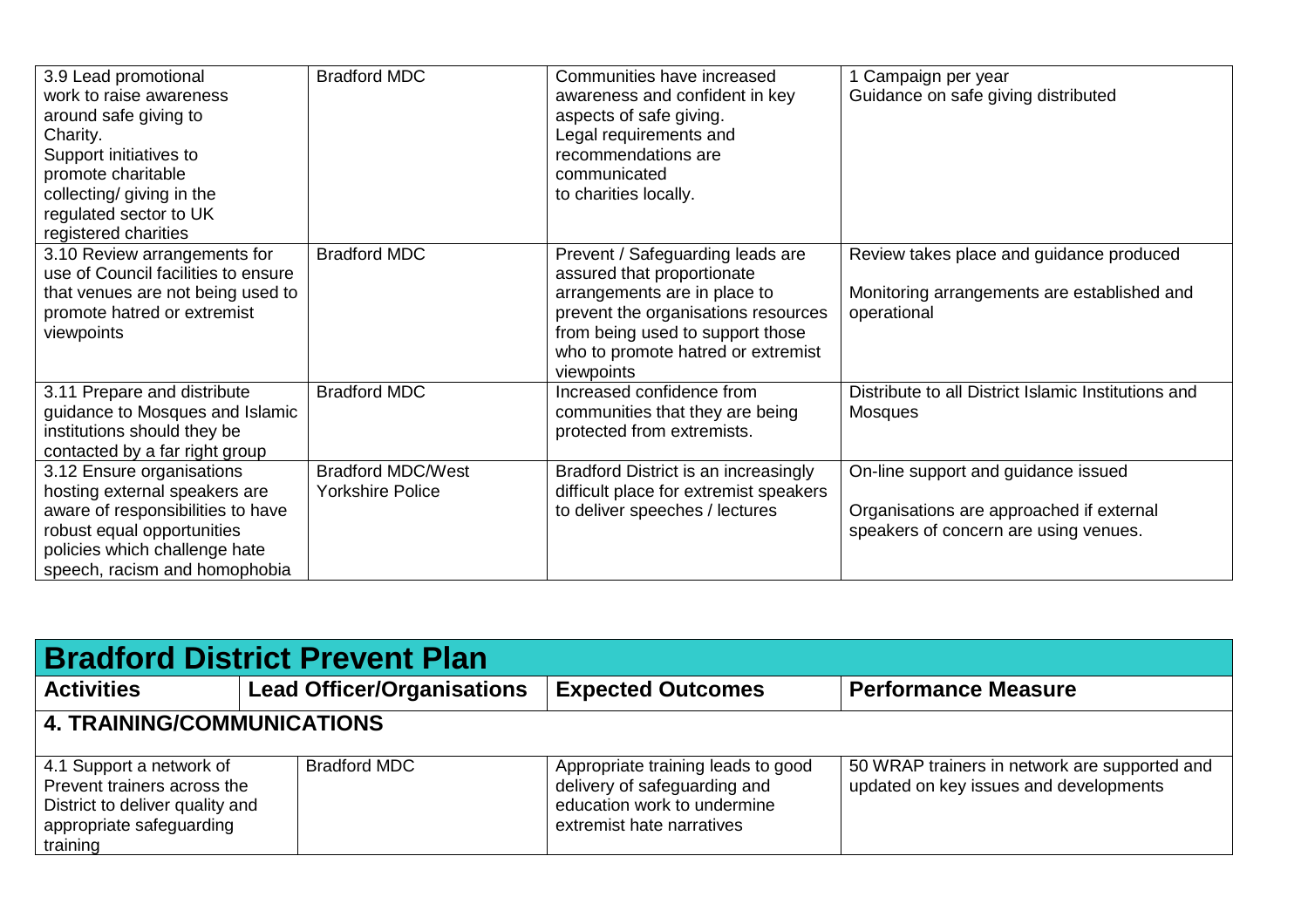| 4.2 Prepare a Prevent<br><b>Communications Strategy</b>                                                                                                                                | <b>Bradford MDC</b>               | Increase transparency around<br>Prevent delivery and help build trust<br>and confidence in the agenda.                                                    | Strategy approved by CONTEST Gold in 2018                                                                                              |
|----------------------------------------------------------------------------------------------------------------------------------------------------------------------------------------|-----------------------------------|-----------------------------------------------------------------------------------------------------------------------------------------------------------|----------------------------------------------------------------------------------------------------------------------------------------|
| 4.3 Develop a training<br>programme for<br>Prevent/CONTEST groups and<br>operational Prevent leads<br>across the District.                                                             | <b>Bradford MDC</b>               | <b>Operational and Strategic Leads</b><br>understand risk and vulnerabilities<br>and are equipped with<br>knowledge/skills to make effective<br>decisions | Menu of Prevent training to be circulated<br>including 10 cross sector training sessions per<br>year<br>500 attend training programme. |
| 4.4 Training and engagement<br>for key Council political groups                                                                                                                        | <b>Bradford MDC</b>               | Local political awareness and buy-in                                                                                                                      | 1 Member training sessions per year                                                                                                    |
| 4.5 Provide Prevent briefings to<br>local authority Tier 4 Managers<br>and a further programme of<br><b>WRAP</b> for frontline staff                                                   | <b>Bradford MDC</b>               | Increased referrals to Channel from<br>Local Authority                                                                                                    | 2 sessions for Tier 4 Managers and further<br>programme of WRAP delivered to 500 staff                                                 |
| 4.6 Support organisations with<br>IT equipment available to the<br>general public to consider using<br>filtering solutions that limit<br>access to terrorist and extremist<br>material | <b>BMDC/West Yorkshire Police</b> | Increased difficulty in accessing<br>extremist material at public access<br>points                                                                        | Prepare and issue guidance                                                                                                             |

| <b>Bradford District Prevent Plan</b>                                                                                                                                  |                       |                                   |                                                                                                                 |                                                                                                                           |  |
|------------------------------------------------------------------------------------------------------------------------------------------------------------------------|-----------------------|-----------------------------------|-----------------------------------------------------------------------------------------------------------------|---------------------------------------------------------------------------------------------------------------------------|--|
| <b>Activities</b>                                                                                                                                                      |                       | <b>Lead Officer/Organisations</b> | <b>Expected Outcomes</b>                                                                                        | <b>Performance Measure</b>                                                                                                |  |
|                                                                                                                                                                        | 5. ON-LINE RESILIENCE |                                   |                                                                                                                 |                                                                                                                           |  |
| 5.1 Engage a range of partners<br>to consider the nature of the on-<br>line threat and develop a plan<br>that tackles the key threats<br>around online radicalisation. |                       | <b>Bradford MDC</b>               | As a district we are focusing more<br>resource to online threat and are<br>agile to its quickly evolving nature | Cross-sector sub-group formed to develop tools<br>and support to help minimise online threat. To<br>meet 4 times per year |  |
| 5.2 Education programme to<br>explore propaganda and on-line<br>conspiracy theories                                                                                    |                       | Lens Change                       | Young people become more aware<br>and resilient to propaganda                                                   | Six sessions per year reach two hundred and fifty<br>students                                                             |  |